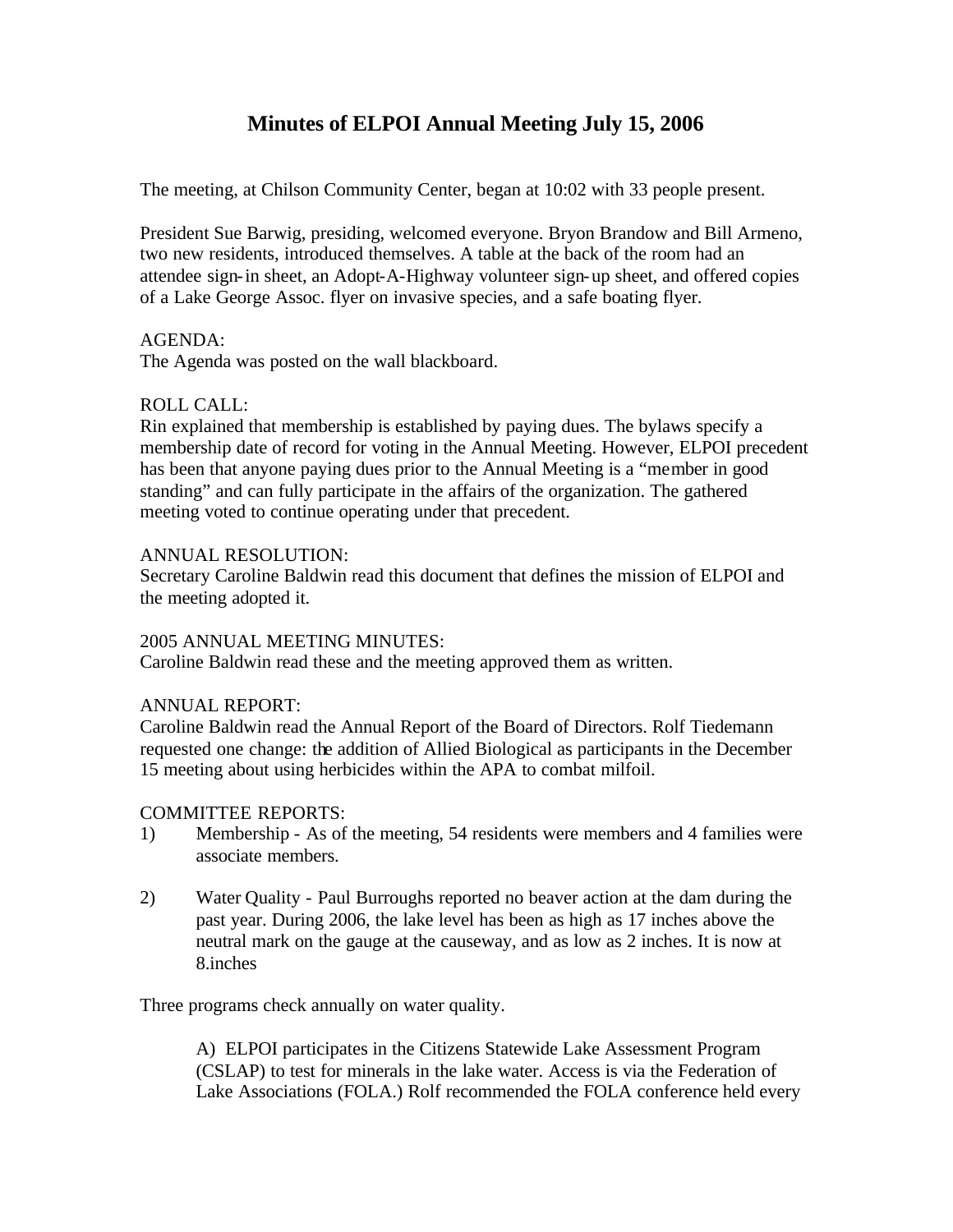Spring. Rin has the latest CSLPA report on his PC. He will ask Carlos Alden to add this information to the website; earlier reports are on the website. Lloyd and Paul Burroughs reported that the lake continues to have very good quality water with high clarity. They take, and mail to CSLAP, samples from Eagle Lake every 2 weeks during the summer. Testing this summer began in June; the 5th test will be on July 16.

According to Rin Fraize, the calcium content reported for 2005 averaged 12; in 2004 the average was 11.8. Limestone around the lake, not salt run-off from the road, is believed to be the source of the calcium in the water. Limestone also keeps the water from being acid. Zebra muscles, an invasive species, cannot survive in water with levels of calcium under 10. No zebra muscles have been reported to date.

B) Secchi disk transparency readings, taken by the Burroughs, measure visible distance. In 2005, clarity consistently measured near six meters, a slight reduction from previous years attributed to sediment washed into the lake from heavy rains.

C) Rin Fraize reported that he takes supplemental water samples from four sites in the lake soon after Labor Day - from Ti Bay, near Charles Island, east of the causeway, and from the west end to the south of the causeway. These samples go to a lab to test for coliform bacteria. All measurements have been well within the state criteria for personal recreational use. This testing is supplemental and is not covered by CSLAP it is conducted with ELPOI funding.

- Note: Over the past few years ELPOI has applied to International Paper for grant monies to help defray the costs associated with the CSLAP and supplemental water testing costs. Thanks to IP for their support of ELPOI on this issue.
- 3) Fish Stocking Rin Fraize read a report from Andy Belkevich that the lake was stocked twice with trout from the Crown Point Hatchery: 800 two-year olds running 15-18" in October and 1600 fingerlings in April.
- 4) Adopt-A-Highway Todd and Tonya Condon have made 8 or 9 major clean-ups along the Route 74. Lloyd and Paul Burroughs also have cleaned along the route. Everyone was invited to volunteer to clean trash from along the roadside.

Neighborhood Watch - handouts are on table at back of the room.

5) Milfoil Control - Rolf Tiedemann summarized the recent research, meetings, and work toward eradicating milfoil. Hand harvesting off Forest Lisle's property on the west end during September and October of 2005 was a not cost effective or an efficient removal method. About 30 hours of diver time, and several hundred hours of topside support volunteer time, yielded only enough removed milfoil to barley fill 3 small pick-up trucks, and the milfoil patch remains. At a December 15th 2005 conference, that ELPOI initiated, a representative from Allied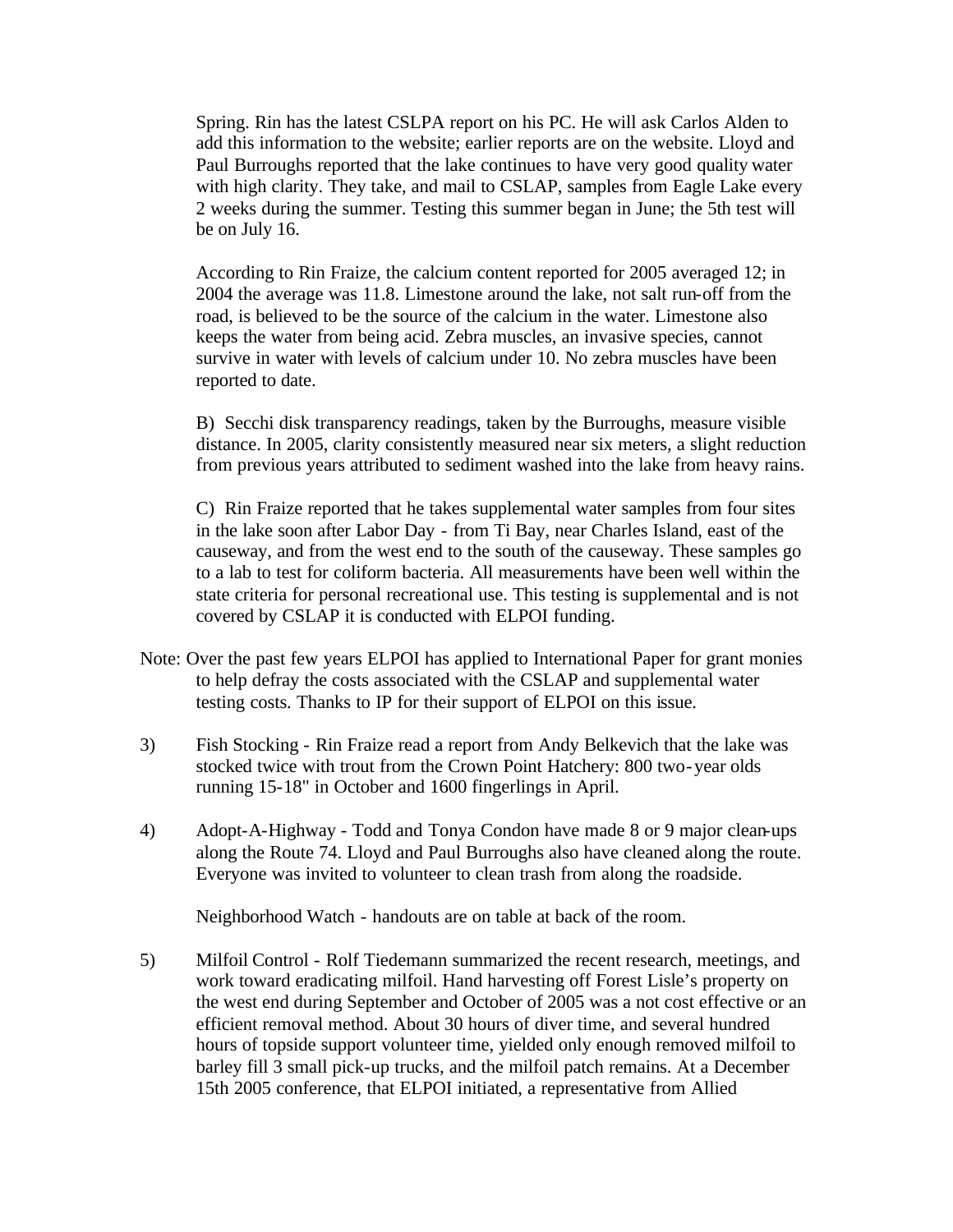Biological, who chaired the meeting with Rolf, explained about sonar application to curtained isolated patches of dense milfoil. Lake George was denied a permit for such herbicide application several years ago. The conference was well attended and important for sharing views and networking.

A NYS Invasive Species Eradication Grant application submitted in February to NYS DEC for eradication of milfoil was not successful. A meeting scheduled for 12th July with Senator Betty Little and members of ELPOI, DEC, APA, and Adirondack Council has been postponed until end of the month. The purpose of this meeting is to discuss future directions for milfoil control. Rolf believes the Executive Director of the Adirondack Council is supportive of ELPOI efforts to fight milfoil. Rolf said Eagle Lake is known state wide for its work on the milfoil problem.

International Paper donated about 5,000 sq. ft. of mill wire (a very heavy plastic window screen type material) in 25 foot X 18 foot pieces and several pieces of 20 foot X 50 foot of mill felt (a very heavy cloth felt material). Both can be used, with rebar for weighting, to make mats to smother milfoil.

Recommendation is for mats to remain 60-90 days in place. Elsewhere, mats were left in the lake over the winter and then removed or relocated. Milfoil normally grows 3-15 ft. deep; in Eagle Lake some milfoil grows as deep as 30 feet, due to the especially clear water.

Rolf offered copies of son Michael's data sheet on milfoil identification and removal and offered to loan the photo booklet Michael prepared that depicts all the plants found in the lake. (Copies of this information is also available on Eagle Lakes web site) Rolf said the Darien Lake Freshwater Institute compiled plant lists in 1933, 1960s, and 1987, that include some endangered and threatened and rare plants. These lists were used to compile the booklet depicting the plants. He mentioned a Glenns Falls newspaper article and the first annual Adirondack Park Invasive Species Awareness Week (ISAW), July 9-15, an initiative of Hillary Oles and the Adirondack Nature Conservancy.

Bill Baldwin spoke about the danger of using an herbicide since there is no complete inventory of all the microorganisms nor understanding of their functions. Wendy Davis spoke up to clarify that, while we have some lists, not all species have been discovered.

Rin said he believes the likelihood is not high that the APA and other officials will permit use of herbicide in the APA. A question of whether the bottom of the lake is inside the special category called "Forest Preserve" is important. No approval has yet been given for use of herbicide within the "Forest Preserve."

Forest Lisle asked about presence of moths and weevils in Eagle Lake. Dr. Bob Johnson, research scientist at Cornell, reports that the number of moths and weevils needed to kill milfoil is 10 times the number normally found on the plants.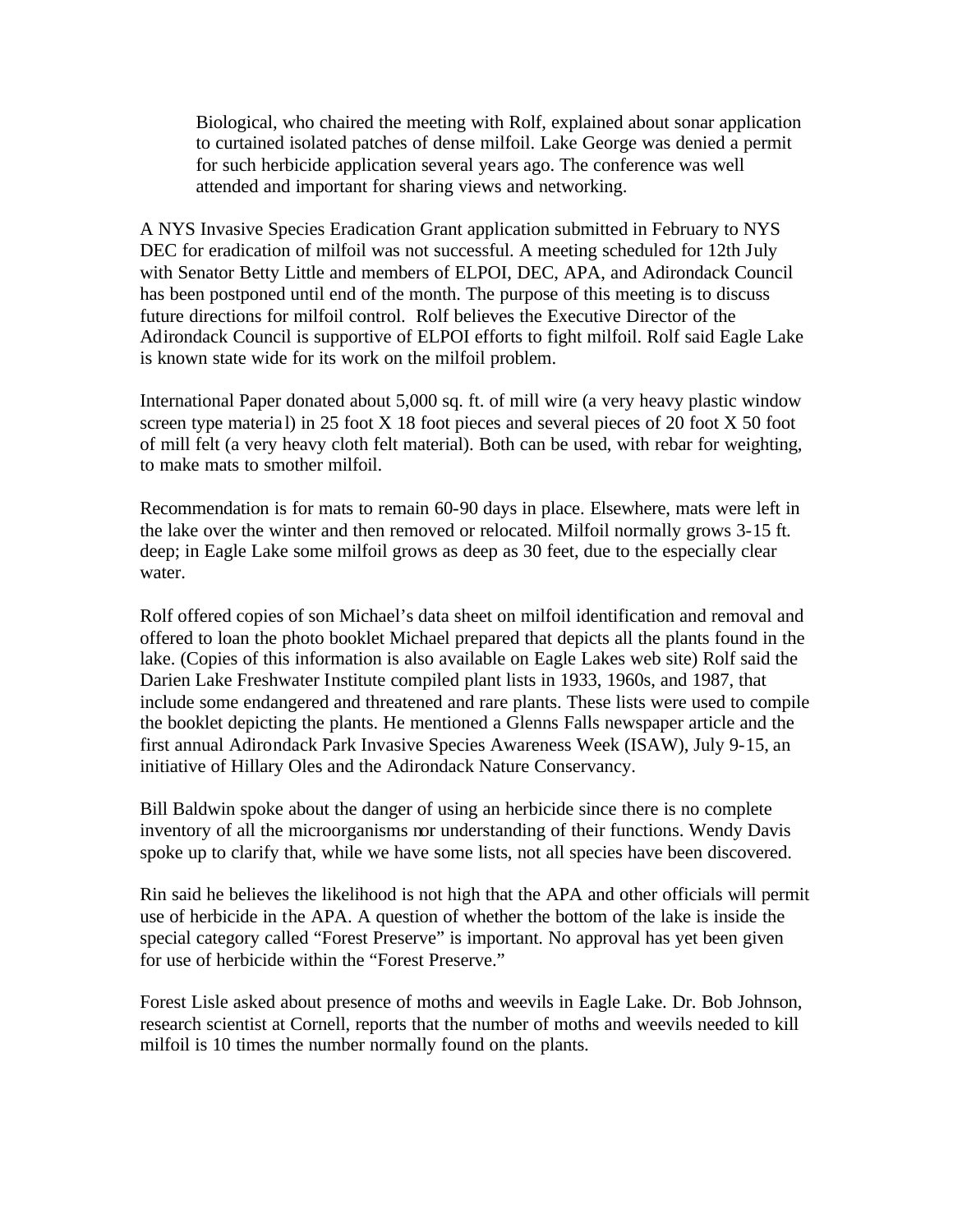Wendy Davis asked about homeowners clearing milfoil from their property's waterfront. Rolf explained that the APA permits hand harvesting of up to 1000 sq. ft as long as at least 200 sq. ft. of vegetation remains.

Sue Barwig thanked the Board for its work over year, much of it via email, in preparing the NYS milfoil eradication grant and dealing with other lake issues.

### TREASURERS REPORT:

Rin presented 2005 - 2006 annual report and proposed budget for 2006-2007. The proposed budget shows a deficit; 2005-2006 showed a surplus. The deficit is associated with the cost of Liability insurance for the Board. It is included in the budget at an estimated figure of \$1500. Adequate insurance may cost more. Rin reminded all that the picnic is a fundraiser, and that ELPOI is a 501 (c) (3) organization. Report and budget were approved. Rin offered copies of a map showing residents' names and locations around Eagle Lake.

#### NOMINATIONS & ELECTIONS:

No nominations were made from the floor. The slate proposed by the Board of Directors was elected unanimously, as follows: President - Jere Paddack Vice President - Rolf Tiedemann Treasurer - Rin Fraize Secretary - Todd Condon Officer terms are one year.

New Board Members: Andy Belkevich and Lloyd Burroughs for full 3-year terms. Jim Schultz for the 2 year unexpired term vacated by Rolf Tiedemann.

Continuing Members: John Pynn and Lew Zankel - both have one more year on term.

### NEW BUSINESS:

Jim Davis asked is anyone knew the long range plans of NYS Dept. of Transportation plans for work on Route 74, particularly any reconstruction of the causeway. A major change to the height of the causeway bridge could lead to a change in the character of the lake, as larger boats would be able to pass under the bridge. No one had any information. Jim suggested ELPOI keep current with NYS DOT plans and request that the height of the bridge not change.

Donations from ELPOI funds will remain at the same level as last year: Chilson Fire Department \$200 Ti Emergency Squad \$100 Interlakes Health Center \$200 Crown Pt. Fire and Emergency \$50